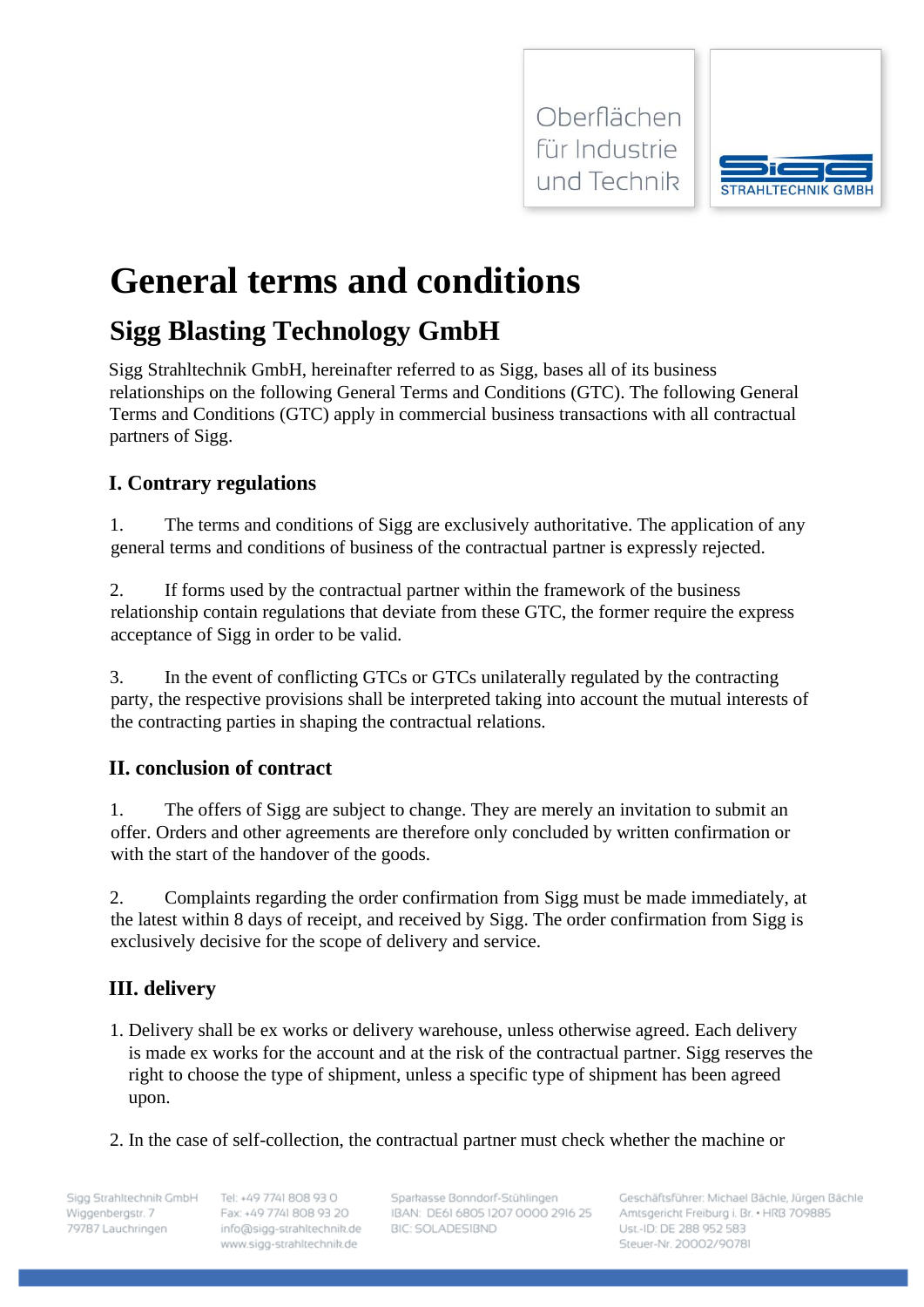



machine parts have been loaded properly and to give notice of any loading defects without delay.

- 3. Agreed delivery dates refer to the provision of the goods for handover or dispatch at the factory or distribution center.
- 4. Delivery deadlines are not fixed dates for Sigg. The contractual partner is entitled to withdraw from the contract if he has previously set Sigg a grace period of 30 working days in writing and at the same time threatened withdrawal.
- 5. The goods are subject to the European or German export license requirement when exported from the EU. A license requirement may also result from the final destination and the intended use of the goods, among other things.
- 6. In the event of force majeure, labor disputes, official measures, delay or failure of export permits and operational disruptions for which Sigg is not responsible, the delivery deadline or acceptance deadline will be extended without further ado by the duration of the hindrance if these circumstances were objectively unforeseeable for Sigg. If, as a result of these

circumstances make the delivery or performance impossible, Sigg shall be released from the obligation to deliver. Claims for damages are excluded in these cases.

7. If, after setting a deadline of one month, the contracting party has failed to call off its If the customer is in arrears with his order with Sigg, Sigg may withdraw from the contract or claim damages for non-performance after expiry of a grace period of 14 days. In the latter case, damages of 20% of the net purchase price can be claimed, which do not require any proof of their own. The contractual partner reserves the right to prove that no damage or significantly less damage than the agreed lump sum has been incurred. Sigg reserves the right to prove and assert damages exceeding the lump-sum compensation.

8. Contractual penalties are only effective against Sigg if they have been specified for each individual case in a special agreement. In all other cases, claims for contractual penalties by the contractual partner for exceeding delivery deadlines are excluded.

#### **IV. Instructions for use**

1. The machines and machine parts covered by the contract are independent functional units. Whether these machines and machine parts are compatible with the The contractual partner is responsible for ensuring that the equipment and machines of the contractual partner form a functional unit. It is the responsibility of the contractual partner to

Sigg Strahltechnik GmbH Wiggenbergstr. 7 79787 Lauchringen

Tel: +49 7741 808 93 0 Fax: +49 7741 808 93 20 info@sigg-strahltechnik.de www.sigg-strahltechnik.de

Sparkasse Bonndorf-Stühlingen IBAN: DE61 6805 1207 0000 2916 25 **BIC: SOLADESIBND**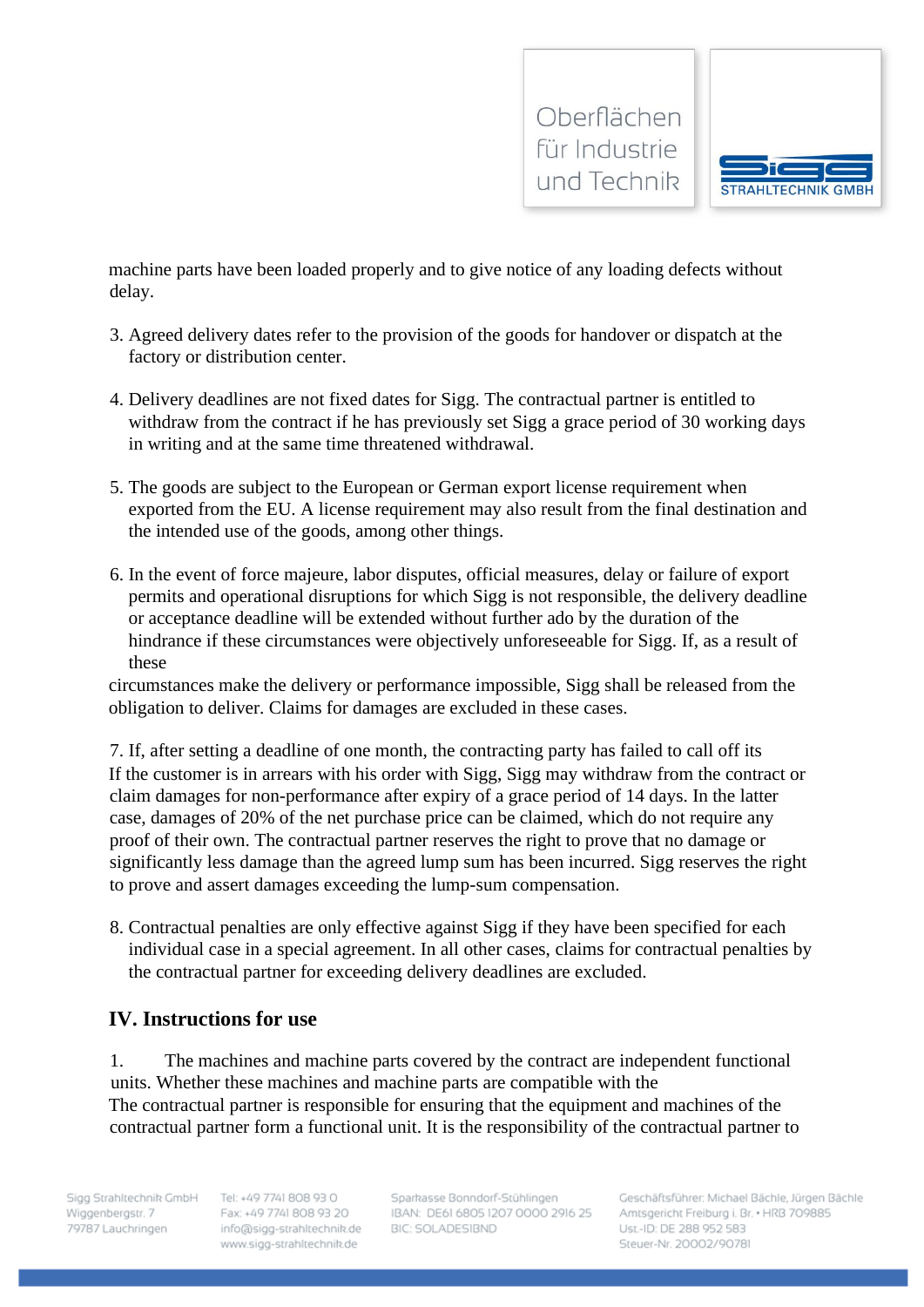



check, on the basis of the data provided to him, whether trouble-free operation is guaranteed when using the machines and machine parts supplied by Sigg.

2. Since the machines and machine parts supplied are complex technical systems, both installation or attachment and repairs may only be carried out by specialists, taking into account the state of the art and the relevant standards.

3. The machines and machine parts supplied may only be operated by qualified personnel in compliance with the specifications in the operating manual.

4. Verbal information on the usability with certain machine types is non-binding and does not release the contractual partner from a detailed inspection.

5. Before installing or mounting the delivered machines, the contractual partner must inspect them thoroughly for defects.

6. When converting or repairing the machines, only original accessories and spare parts may be used or such accessories and spare parts as have been approved by Sigg in the respective individual case.

# **V. Retention of title**

- 1. All delivered machines or machine parts remain the property of Sigg until full payment of the remuneration and all claims arising from the business relationship, in particular also any current account balance. In the check/bill of exchange procedure, the retention of title is extended until the final redemption of the bill of exchange. The contractual partner can demand pro rata release of the securities insofar as their realizable value exceeds 20% of the claim to be secured.
- 2. The contractual partner must hold the machines or machine parts delivered by Sigg in safe custody for Sigg with the diligence of a prudent businessman until the transfer of ownership to him. However, he is entitled to process, combine and/or resell the machines or machine parts in the normal course of business.
- 3. The machining and processing of machines or machine parts delivered by Sigg but still owned by it is always carried out on behalf of Sigg, without any liabilities arising for Sigg from this. Consequently, Sigg is also the manufacturer in the sense of § 950 BGB (German Civil Code) during processing, while the contractual partner acts as an agent of Sigg. Sigg thus acquires ownership or co-ownership (§§ 947, 950 BGB) of the intermediate and end products in proportion to the value of the new object to the value of its machines or machine parts at the time of processing.

Sigg Strahltechnik GmbH Wiggenbergstr. 7 79787 Lauchringen

Tel: +49 7741 808 93 0 Fax: +49 7741 808 93 20 info@sigg-strahltechnik.de www.sigg-strahltechnik.de

Sparkasse Bonndorf-Stühlingen IBAN: DE61 6805 1207 0000 2916 25 **BIC: SOLADESIBND**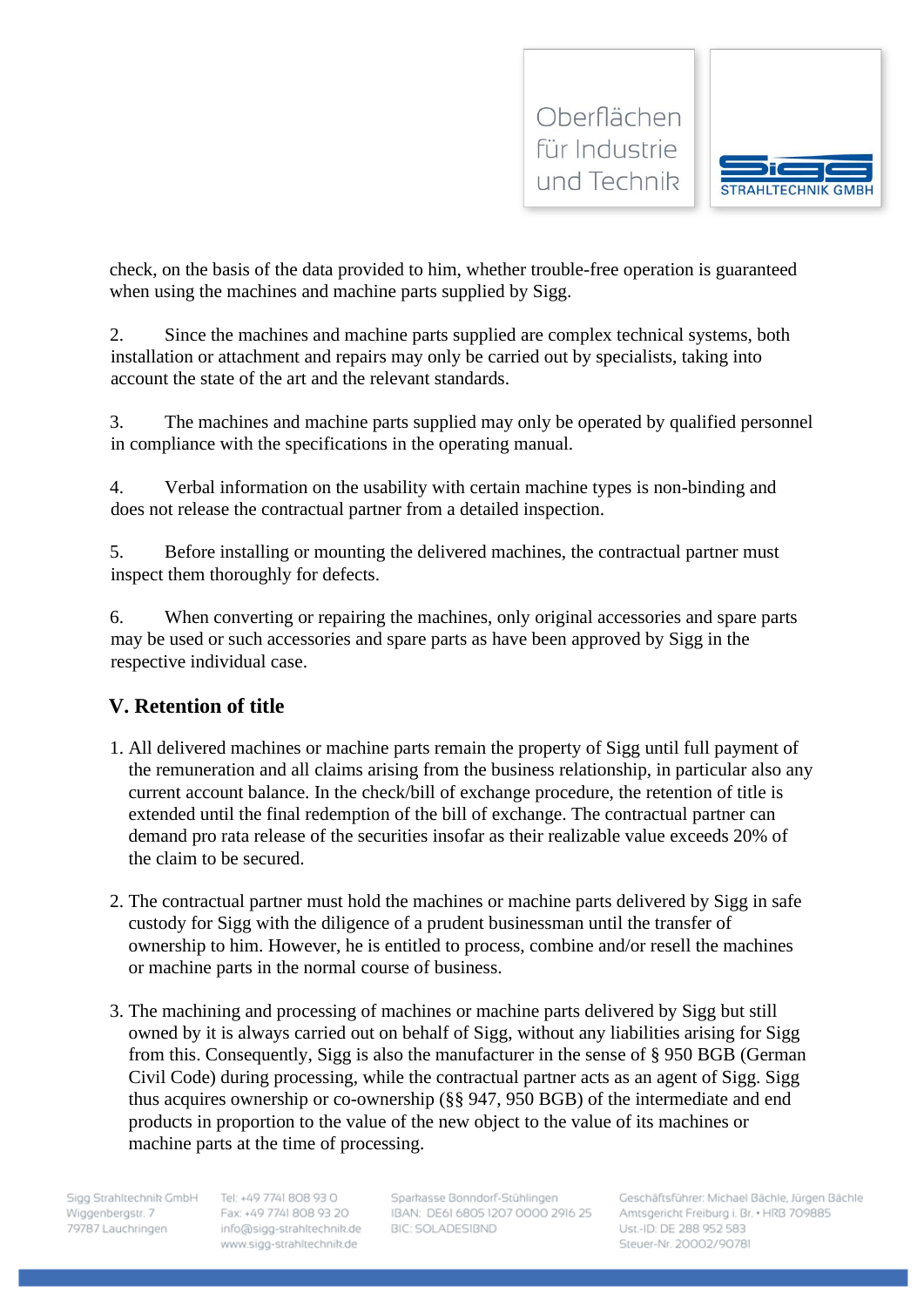



4. The contracting party shall already now - without the need for any special Sigg to the value of his delivery until all claims of Sigg have been settled, including all ancillary rights. This applies accordingly in the case of processing and combination.

- 5. Subject to revocation, the contractual partner is authorized to collect the receivables from the resale, etc. Sigg will not make use of its own collection authority as long as the contractual partner meets its payment obligations.
- 6. If requested by Sigg, the contracting party in default must notify its debtors of the assignment and provide the information required to assert its rights against its debtors and hand over the documents required for this purpose.
- 7. The contractual partner may neither pledge nor assign by way of security the machines or machine parts subject to retention of title. Any seizures carried out at the instigation of third parties must be notified immediately.
- 8. Sigg reserves the right to make the export of the delivered goods dependent on express prior consent.

## **VI Warranty**

- 1. Recognizable defects or incorrect deliveries must be claimed in writing within one week after delivery, but in any case before processing or installation. In the case of delivery by trucks of Sigg or carriers commissioned by Sigg, damage must be ascertained in the presence of the truck driver. Complaints which are made after resale or installation cannot be considered. Sigg accepts no liability for damage that occurs to the component during or after installation or that occurs as a result of inadequate planning or improper installation.
- 2. Hidden defects must be reported in writing within one week of their discovery.

3. For the elimination of justifiably complained defects of the machines delivered by us resp. Sigg may choose to repair or replace machine parts. If replacement deliveries or rectification fail or if Sigg is in default with the replacement delivery or rectification or if they require disproportionate effort, only a reduction of the purchase price can be demanded. An agreement must be reached with Sigg regarding the scope and costs before the customer remedies the damage himself.

4. The warranty period begins with the provision of the goods in the factory or delivery warehouse, but not before the agreed date. Warranty claims are subject to a limitation period of 12 months.

Sigg Strahltechnik GmbH Wiggenbergstr. 7 79787 Lauchringen

Tel: +49 7741 808 93 0 Fax: +49 7741 808 93 20 info@sigg-strahltechnik.de www.sigg-strahltechnik.de

Sparkasse Bonndorf-Stühlingen IBAN: DE61 6805 1207 0000 2916 25 **BIC: SOLADESIBND**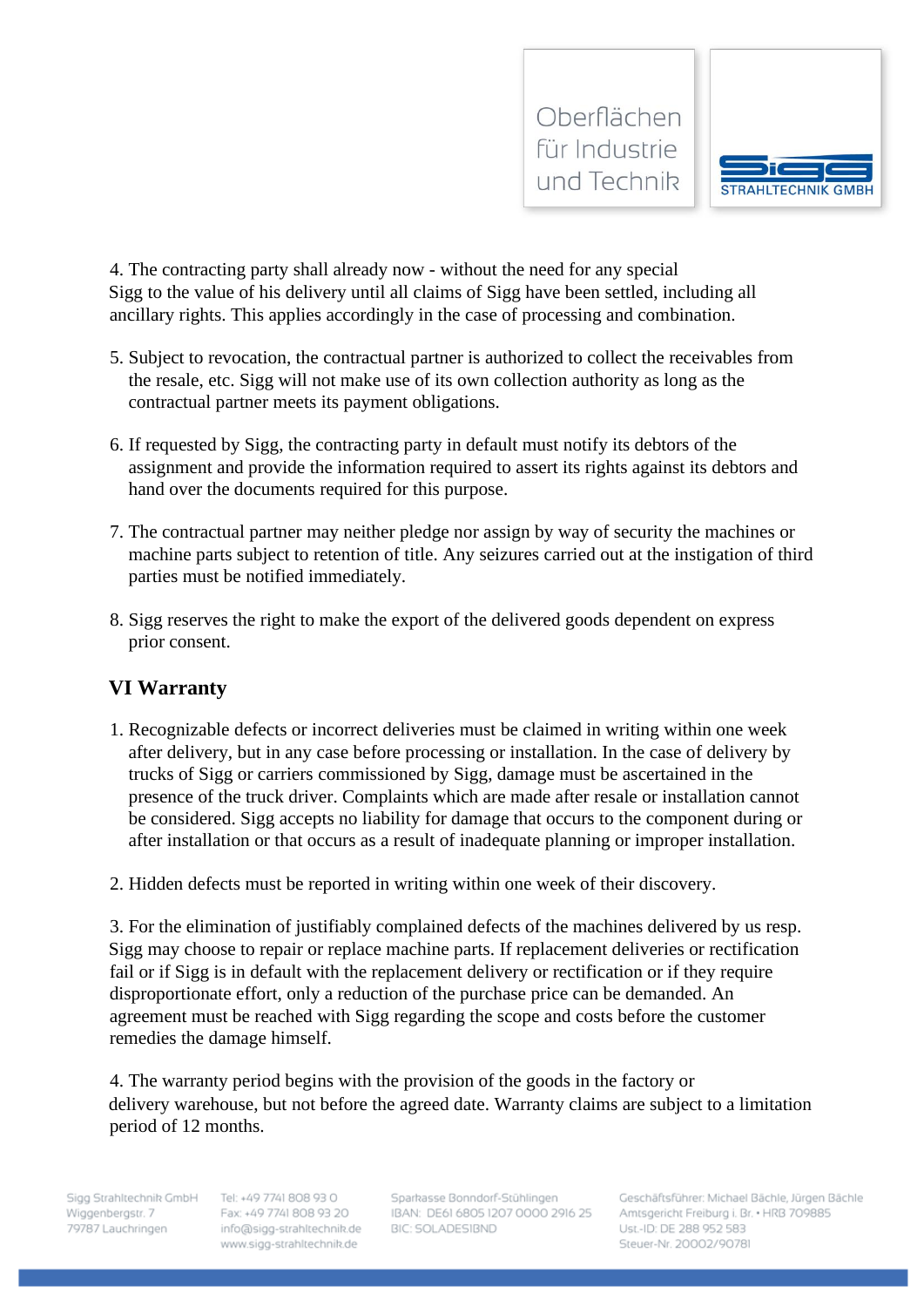



5. The warranty only extends to the area of intended use, as a rule - unless a different rule is agreed in individual cases - to the country in which the buyer has his residence or branch office, up to a maximum of the external EU border.

#### **VII Liability**

- 1. If Sigg maintains production capacities at the instigation of the contracting partner and if there is a delay or non-execution for reasons for which Sigg is not responsible, the contracting partner shall also be liable for the resulting damage.
- 2. Claims for damages and reimbursement of expenses of the contractual partner, irrespective of the legal basis, in particular due to breach of duties arising from the contractual obligation and from tort, are excluded.
- 3. This shall not apply in the event of mandatory liability, e.g. under the Product Liability Act, in

cases of intent, gross negligence, injury to life, limb or health.

body or health as well as due to the violation of essential contractual obligations. The claim for damages for the violation of essential contractual obligations is, however, limited to the foreseeable damage typical for the contract, insofar as no intent or gross negligence is involved.

negligence or if liability exists due to injury to life, body or health. A change in the burden of proof to the detriment of the contractual partner is not associated with the above provisions.

4. Insofar as the contractual partner is entitled to claims for damages in accordance with this Section VII, these shall become statute-barred within one year upon expiry of the limitation period applicable to claims for material defects.

## **VIII. Terms of payment**

- 1. Prices are ex delivery warehouse or the company acting on behalf of Sigg, excluding freight and value added tax, unless otherwise agreed.
- 2. Unless otherwise agreed, Sigg's invoices are payable within 10 days of receipt of the invoice, from the invoice date without any deductions.
- 3. Sigg reserves the right to accept bills of exchange and checks. Acceptance is always on account of performance only. Discount charges, collection charges and all other costs are to be borne by the contractual partner and are to be paid immediately in cash. Sigg is not obligated to present, protest, etc. in due time. In the case of payments by bill of exchange or

Tel: +49 7741 808 93 0 Fax: +49 7741 808 93 20 info@sigg-strahltechnik.de www.sigg-strahltechnik.de

Sparkasse Bonndorf-Stühlingen IBAN: DE61 6805 1207 0000 2916 25 **BIC: SOLADESIBND**